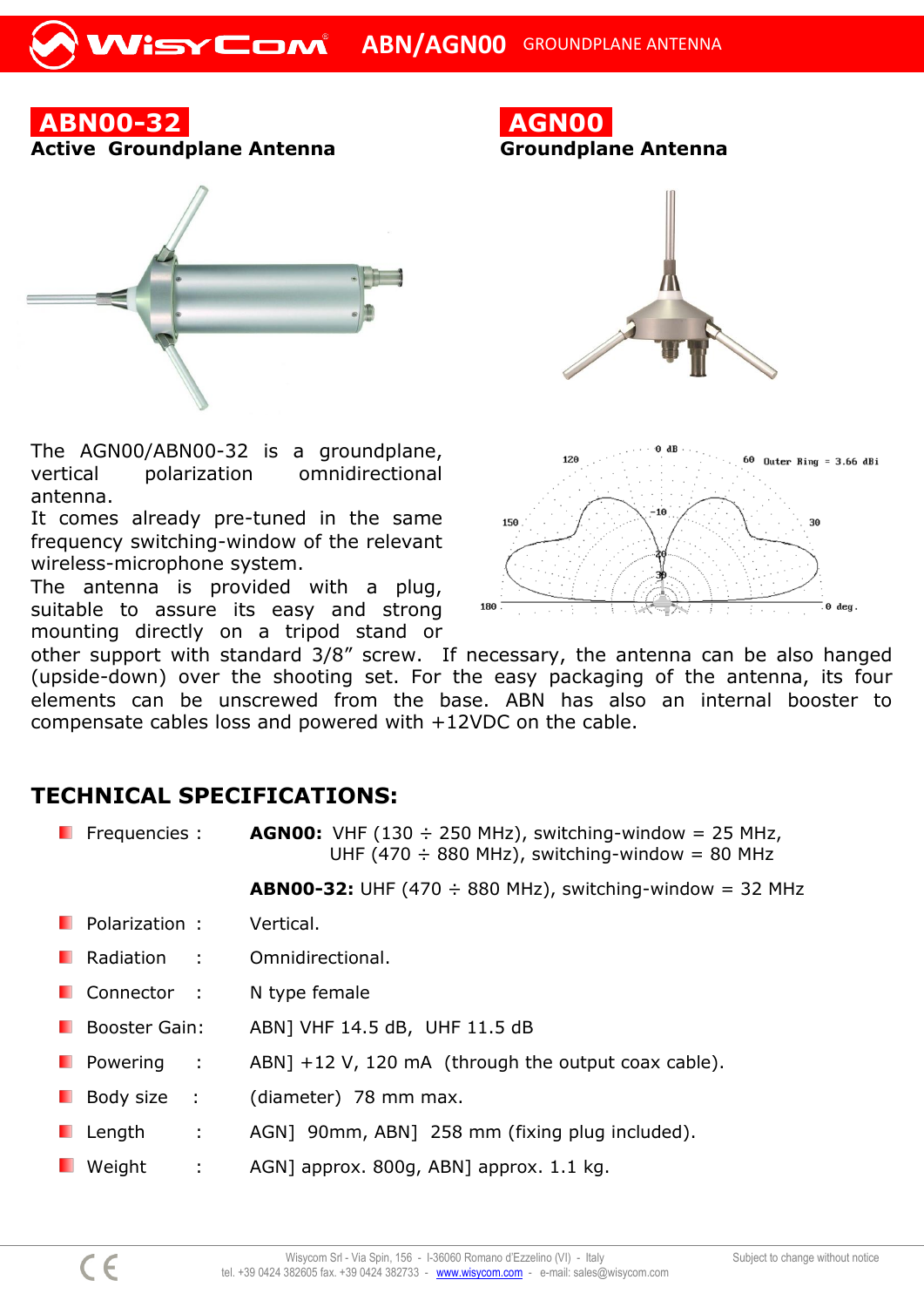

# **Elements - code and frequency range**



In the below tables are listed the available frequencies range and the related code. The codes and ranges are separated according as the antenna works in transmission or reception system.

## **For transmission:**

### **UHF band: VHF band:**

| <b>Code</b>             | <b>Min</b><br>[MHz] | <b>Max</b><br>[MHz] | Lenght<br>L[mm] | <b>Label</b>                      |
|-------------------------|---------------------|---------------------|-----------------|-----------------------------------|
| $\mathbf{1}$            | 380                 | 430                 | 162,5           | $380 - 430$ MHz                   |
| $\mathbf{2}$            | 405                 | 460                 | 151             | 405÷460MHz                        |
| 12                      | 410                 | 480                 | 144             | 410÷480MHz                        |
| 3                       | 435                 | 490                 | 139             | 435÷490MHz                        |
| $\boldsymbol{4}$        | 470                 | 530                 | 127,5           | 470÷530MHz<br>CH TV 21/29         |
| 5                       | 502                 | 566                 | 119             | 502÷566MHz<br>CH TV 25/32         |
| 14                      | 540                 | 620                 | 108,5           | 534÷622MHz<br>CH TV 29/39         |
| 6                       | 542                 | 610                 | 108,5           | 542÷610MHz<br>CH TV 30/39         |
| $\overline{\mathbf{z}}$ | 582                 | 654                 | 100,5           | 582÷654MHz<br>CH TV 35/43         |
| 8                       | 598                 | 662                 | 95,5            | 598÷662MHz<br>CH TV 37/44         |
| 13                      | 610                 | 690                 | 94              | 610÷690MHz<br>CH TV 39/48         |
| 9                       | 630                 | 710                 | 92              | $630 \div 710$ MHz<br>CH TV 41/50 |
| 10                      | 686                 | 774                 | 84              | 686÷774MHz<br>CH TV 48/58         |
| 11                      | 822                 | 926                 | 67              | 822÷926MHz                        |

| Code           | <b>Min</b><br>[MHz] | <b>Max</b><br>[MHz] | Lenght<br>L[mm] | <b>Label</b>       |
|----------------|---------------------|---------------------|-----------------|--------------------|
| V <sub>1</sub> | 135                 | 151                 | 485             | 135÷151MHz         |
| V <sub>2</sub> | 140                 | 150                 | 450             | $140 \div 150$ MHz |
| V3             | 150                 | 160                 | 437             | $150 \div 160$ MHz |
| V <sub>4</sub> | 152                 | 165                 | 430             | 152÷165MHz         |
| V5             | 160                 | 170                 | 415             | 160÷170MHz         |
| V <sub>6</sub> | 163                 | 180                 | 392             | 163÷180MHz         |
| V <sub>7</sub> | 172                 | 195                 | 373             | 172÷195MHz         |
| V8             | 190                 | 210                 | 345             | 190÷210MHz         |
| V <sub>9</sub> | 203                 | 227                 | 315             | 203÷227MHz         |
| V10            | 221                 | 249                 | 288             | $221 \div 249$ MHz |